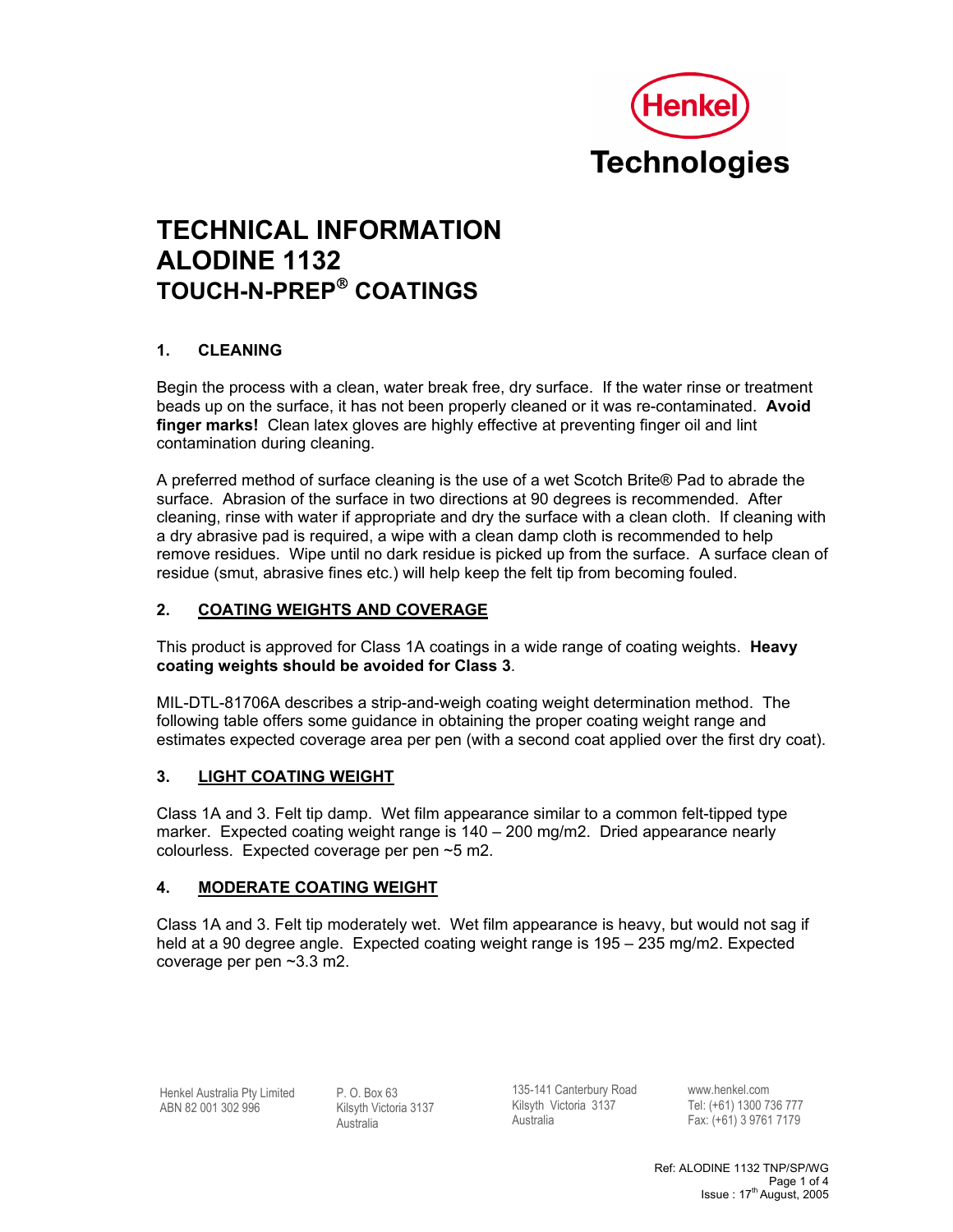# **5. HEAVY COATING WEIGHT**

Class 1A **ONLY**. Felt tip very wet. Wet film appearance is very heavy and would sag and possibly drip if held at a 90 degree angle. Expected coating weight range is 235 – 375mg/m2. Expected coverage per pen ~2.3 m2. If the coating puddles or tends to run, an excessive coating weight may be obtained. Be especially aware of depressions on the surface where excessive treatment solution could collect.

For economy and quality, the operator should be trained to keep the tip fairly moist- but not saturated with the treatment solution.

Proper Application and Use Procedure of **ALODINE 1132 TOUCH-N-PREP PEN** per MIL-DTL-81706, Class 1A and Class 3, Form VI, Method D for Aluminium and Aluminium Alloys Only.

# **6. CLEANING AND DEOXIDIZING**

# STEP 1:

Pre-clean the surface. If a solvent is used, do not allow the solvent to dry on the surface, but remove the solvent and dry the surface with a clean lint free cloth.

# STEP 2:

Wet a Scotch-Brite or other similar abrasive pad materials with water and scrub the metal surface to remove oxides and expose a fresh metal surface. Abrasion of the surface in two directions is recommended. Rinse with water while cleaning (if possible) and then look for a water break free surface. If there is a water break, then continue scrubbing until a water break free surface is obtained and rinse again.

#### STEP 3:

After rinsing, wipe the surface with a fresh, clean dry cloth. Allow the metal surface to dry before the coating application.

Note:

Wet cleaning is highly recommended. If water wet abrasive is not allowed due to sensitive components in the vicinity of the area to be treated, dry abrasive followed by a wipe with a clean water-damp wiper is recommended to remove cleaning residues. Wipe until no dark residue is picked up from the surface. A surface clean of residue (smut, etc.) will help keep the felt tip from becoming fouled.

# **7. TREATING THE SURFACE WITH TOUCH-N-PREP® ALODINE® 1132**

# STEP 1:

Remove the cap. To activate, hold unit with applicator tip down on the surface to be treated. Press the pen tip down on the surface. This will open the spring valve allowing **ALODINE 1132** to reach and wet the applicator tip. A new unit should charge in 15-30 seconds. When the **ALODINE 1132** just wets the tip, release the downward pressure. The unit is now ready to use.

Note:

The operator must insure the tip does not become overly saturated with treatment solution, especially when creating a coating for Class 3 applications.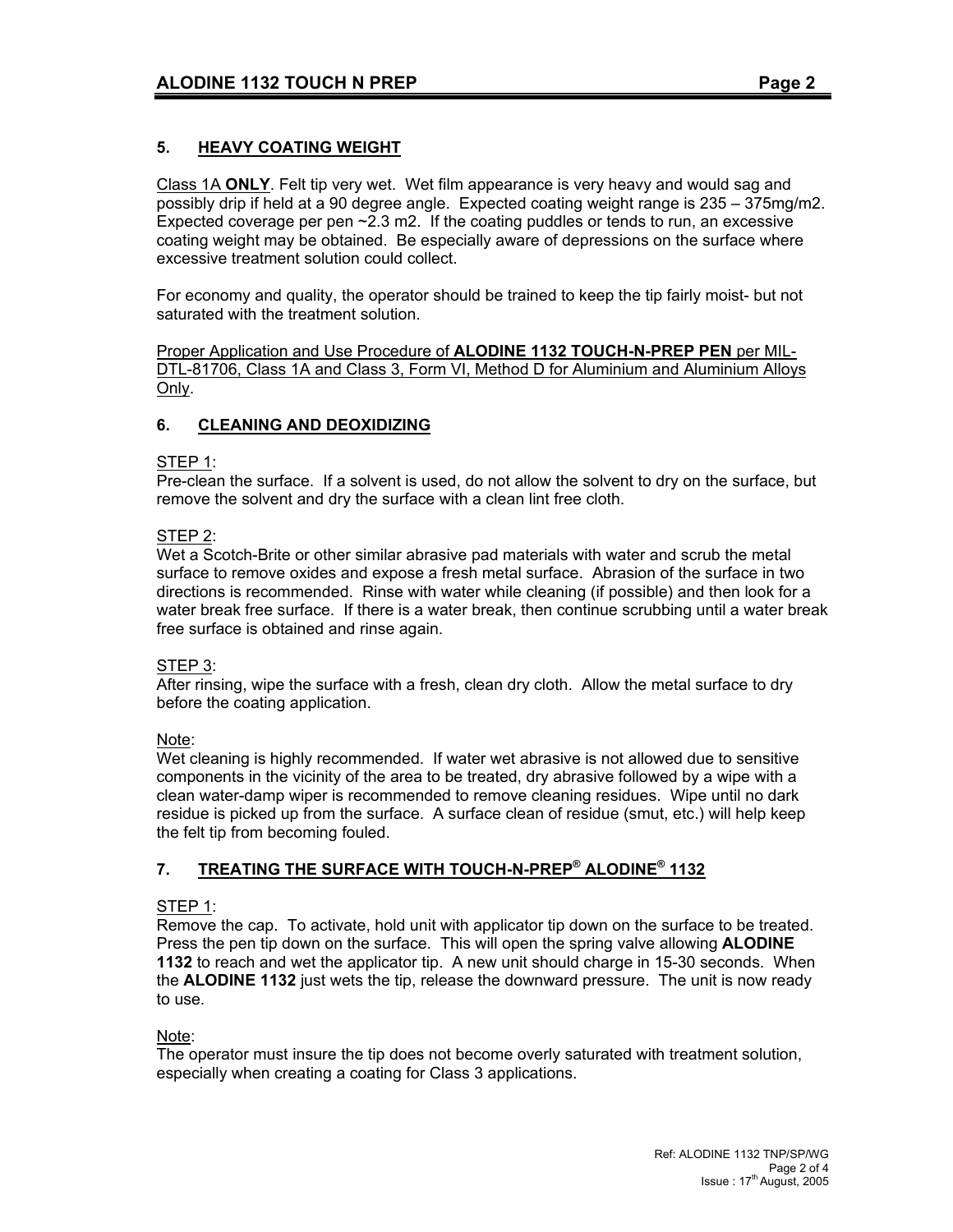#### STEP 2:

Apply **TOUCH-N-PREP ALODINE 1132** to the metal surface with firm, smooth, even strokes. Be sure to cover all edges. Overlap each stroke 50% to insure full coverage. DO NOT PUDDLE! **DO NOT RINSE! DO NOT WIPE!**

#### Note:

Solution breaks (de-wetting) must not be observed. A void in the wet film indicates inadequate cleaning. If needed, repeat the cleaning. Firm strokes during application helps avoid de-wetting.

# STEP 3:

A second coat is required at a 90-degree angle to the first coat for all MIL-DTL-81706A compliant applications (Class 1A and Class 3). Apply the second coat within 5 minutes after the first coat dries due to the fact that the treated surface becomes more hydrophobic as it ages. DO NOT PUDDLE! DO NOT RINSE! DO NOT WIPE!

#### Note:

As long as the Touch-N-Prep pen wets the surface, an adequate coating will form (at least 105mg/m2 for a double coat). The dried coating deposited will range from nearly colourless to a moderately dark brown colour.

#### STEP 4:

**ALODINE 1132** can be allowed to air dry. Using warm air or a radiant source such as a heat lamp is allowed (maximum recommended temperature is 60°C. A consumer hair dryer is ideal and will avoid overheating the surface. Do not disturb the wet film during drying; such as by excessive airflow or contact with the treated surface.

#### Note:

An uneven appearance in the dry film is normal. Pre-warming the surface will give a significantly smoother appearance, and is recommended especially when the ambient  $temperature$  is less than 10 $°C$ .

#### STEP 5:

To recharge applicator tip, repeat the activation process. Frequent short "jabs" during use are preferred to maintain constant coating weights and avoid over-wetting the felt tip.

#### STEP 6:

Always replace the cap when not in use to avoid evaporation and contamination.

#### STEP 7:

When **ALODINE 1132** dries thoroughly, primers or other coatings may be applied. The painted **ALODINE 1132** coating must be allowed to air dry for 14 days per MIL-DTL-81706A before being tested for wet paint adhesion (wet tape).

#### Note:

(1) For general purposes meaning non-military specification applications, **ALODINE 1132** may be used on ferrous metals and galvanized surfaces. (2) A new applicator tip can be cut to conform to any shape with a single edge razor blade.